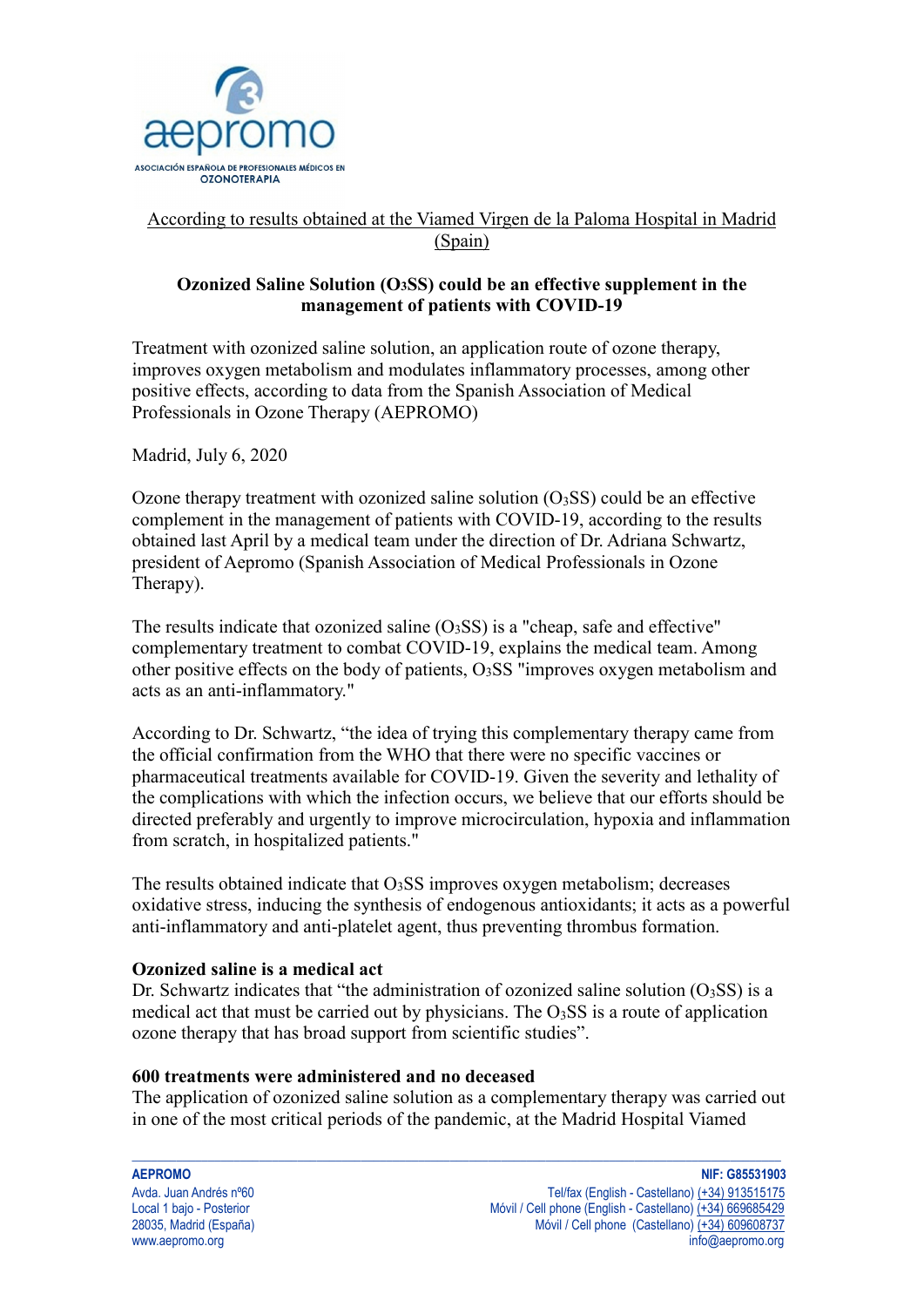

Virgen de la Paloma. About 600 treatments of ozonized saline solution were administered to patients who had been hospitalized for between fifteen days and one month, on an adjuvant basis within the framework of the hospital protocol. In other words, no medication was withdrawn, since  $O<sub>3</sub>SS$  was applied as a complementary therapy.

The condition of the hospitalized patients ranged from moderate to severe. All of them were assisted with oxygen support, the vast majority were face down (prone) to breathe better and were emotionally very stressed.

#### **Very fast and positive response**

According to the collected results, the response of patients to the treatment was very fast. Within 24 hours, the PCR (parameter that measures inflammation) curves plummeted. The same occurred with other biochemical parameters and clinical symptoms. Fever rapidly normalized, while dyspnea and fatigue subsided significantly. At 72 hours the oxygen saturation in all of them had improved remarkably (towards 96- 98%).

On the fifth day of treatment, the basic medication was reduced in most of them and discharges began. On the tenth day, the entire COVID-19 floor of the hospital had been discharged. The medical team observed no side effects and no deaths were recorded. The results obtained have been duly compiled and analyzed in order to form part of a scientific article in the process of publication.

The draft of the scientific paper indicates that  $O<sub>3</sub>SS$  as a complementary therapy should be recommended for patients with mild to severe disease due to COVID-19, since it accelerates the recovery of the patient, stabilizes the biochemical indexes, prevents thrombus formation and reduces the need for oxygen support.

#### **Prophylaxis for healthcare personnel**

The ozonized saline solution was also used as a prophylactic for exposed health personnel of the hospital and other centers, with the result that none of the professionals who received it fell ill. The same applied to the medical team that was in charge of this work as well as to their families. None of them got sick.

#### **Participating entities**

The medical work of application of  $O<sub>3</sub>SS$  in hospitalized patients at the Viamed Virgen de la Paloma Hospital was carried out in collaboration with the Hospital, Aepromo (Spanish Association of Medical Professionals in Ozone Therapy), Sesmi (Spanish Society of Integrative Medicine and Health), and Sedecal (Spanish Society of Electro medicine and Quality) which provided the CE-marked medical ozone generators and donated the disposable devices for the administration of the ozonized saline solution. The doctors who carried out the medical work were Adriana Schwartz, President of

 $\_$  ,  $\_$  ,  $\_$  ,  $\_$  ,  $\_$  ,  $\_$  ,  $\_$  ,  $\_$  ,  $\_$  ,  $\_$  ,  $\_$  ,  $\_$  ,  $\_$  ,  $\_$  ,  $\_$  ,  $\_$  ,  $\_$  ,  $\_$  ,  $\_$  ,  $\_$  ,  $\_$  ,  $\_$  ,  $\_$  ,  $\_$  ,  $\_$  ,  $\_$  ,  $\_$  ,  $\_$  ,  $\_$  ,  $\_$  ,  $\_$  ,  $\_$  ,  $\_$  ,  $\_$  ,  $\_$  ,  $\_$  ,  $\_$  ,